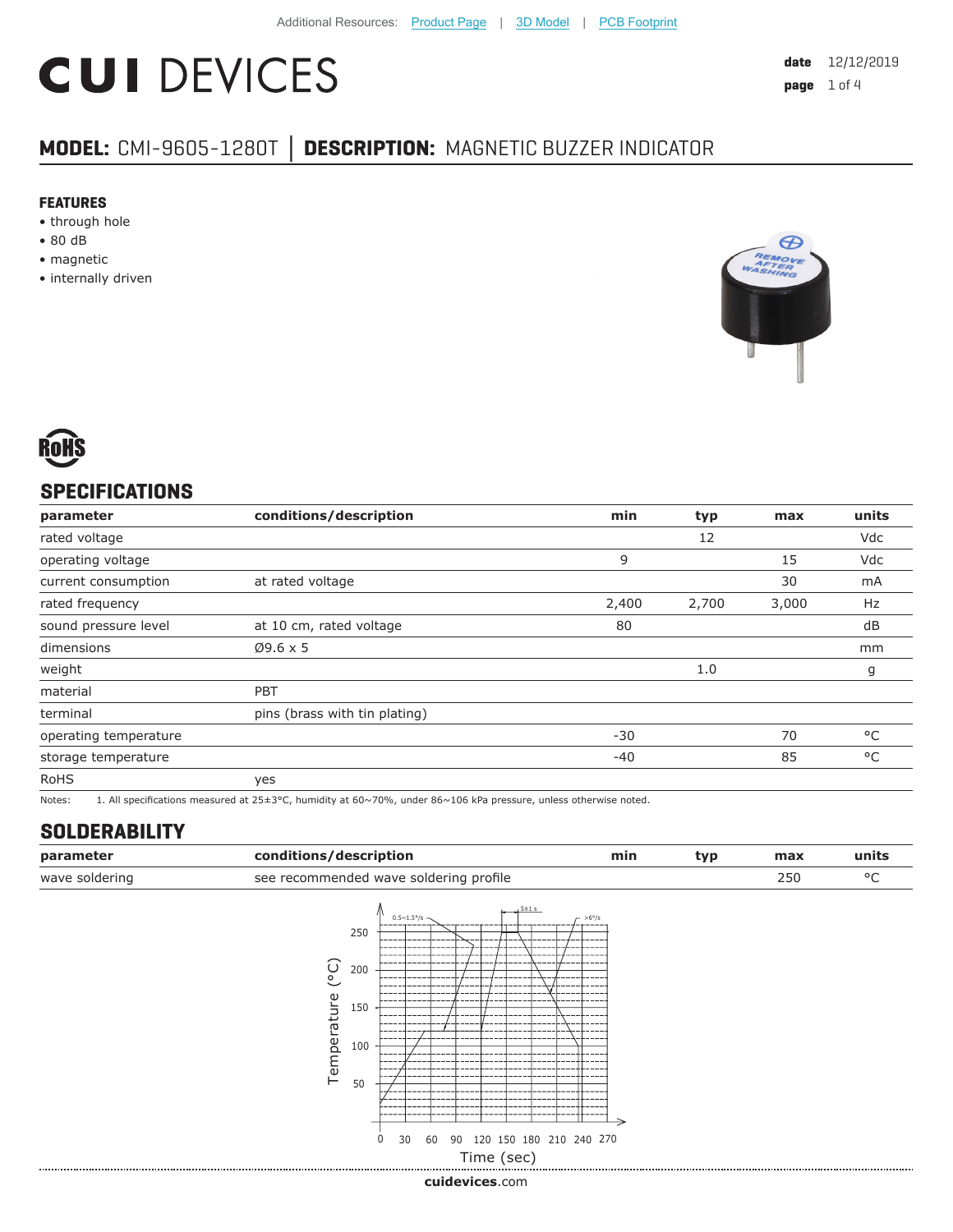#### **MECHANICAL DRAWING**

units: mm tolerance: ±0.5 mm

EPOXY POTTING



Top View

#### **PERFORMANCE CURVES**

.................................



SPL: Voltage vs. Sound Pressure Level I: Voltage vs. Current Consumption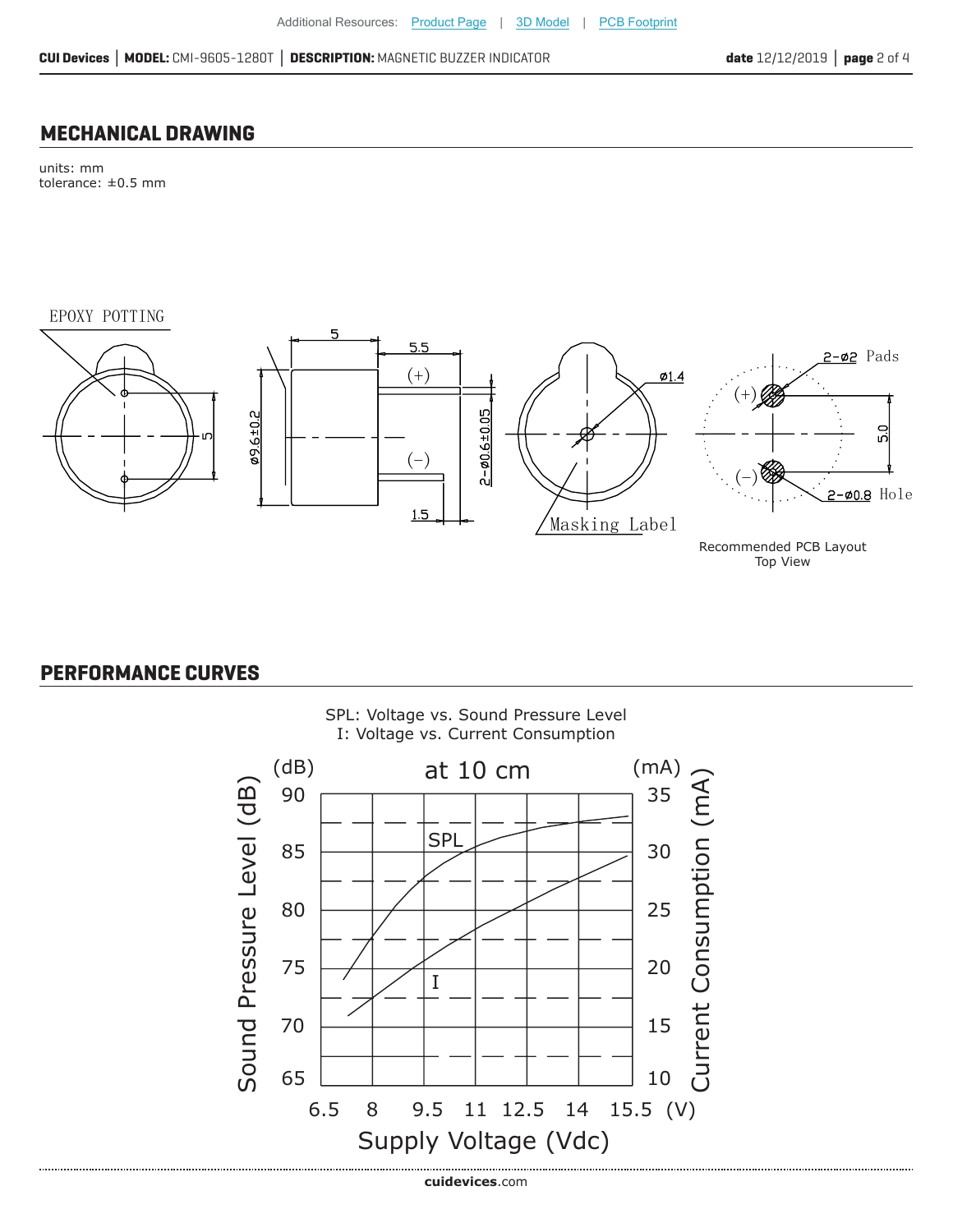#### **PACKAGING**



**cui[devices](https://www.cuidevices.com/track?actionLabel=Datasheet-ClickThrough-HomePage&label=CMI-9605-1280T.pdf&path=/)**.com